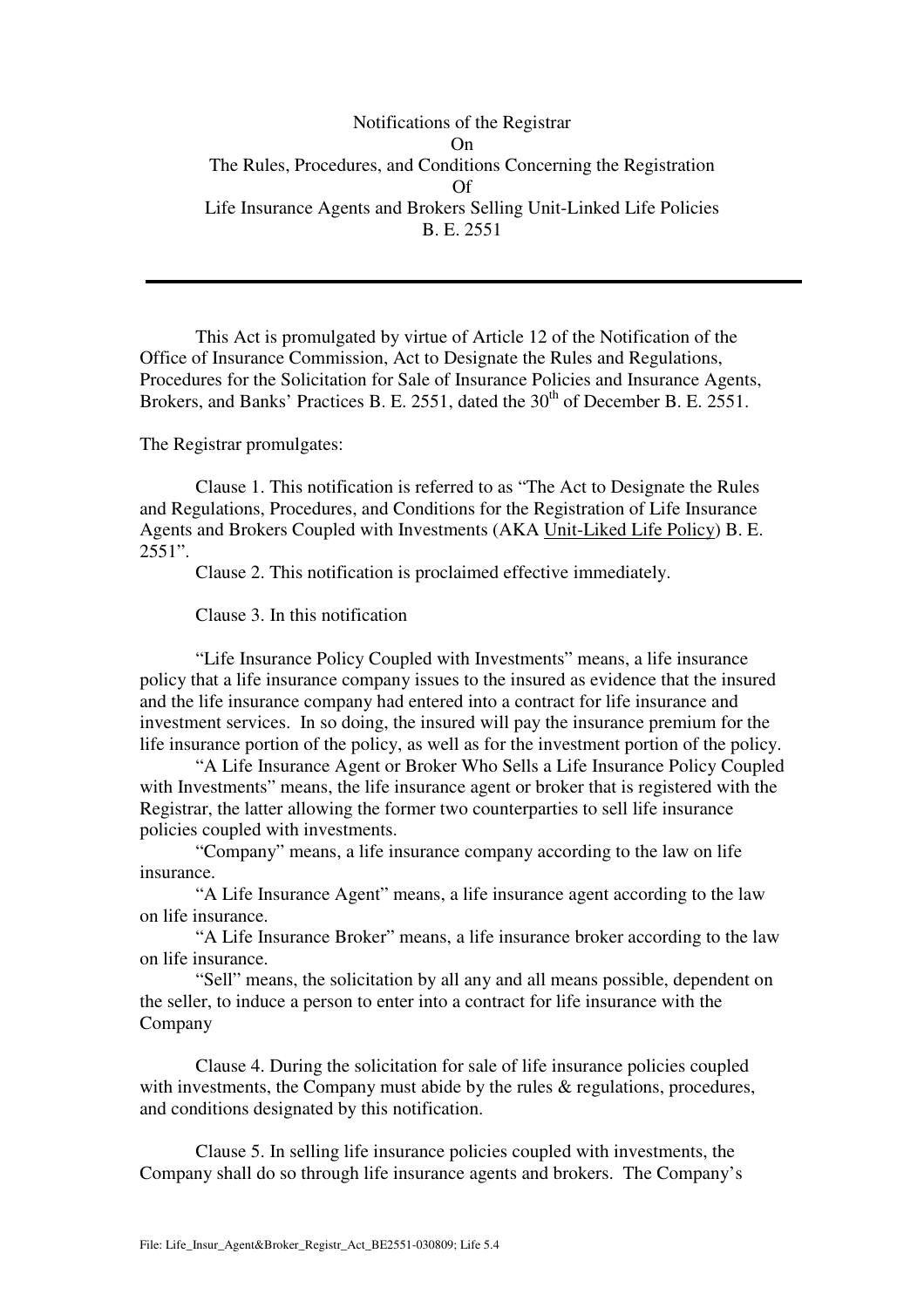responsibility is to manage the process in a way that keeps the insurance agents and brokers abiding by the Life Insurance Act of B. E. 2535, Amended by the Life Insurance Act (No. 2) B. E. 2551, the Registrar's orders, and related regulations.

Part 1

Prohibited Qualities and Characteristics of Insurance Agents and Brokers Selling Life Insurance Policies Coupled with Investments

Clause 6. The sale of life insurance coupled with investments is prohibited, unless the seller is a registered life insurance agent or broker.

Clause 7. Persons requesting permission to become a life insurance agent or broker to sell life insurance coupled with investments must hold the following qualities:

7.1 is a person that has received a life insurance agent or broker license, and has received permission to sell life insurance coupled with investments

7.2 is a person that has received permission from the Securities Commission to be one qualified to transact with "Gor" or "Kor" type investors 7.3 is a person that has passed a course or courses on life insurance

coupled with investments, as approved by the Registrar

 Clause 8. All persons requesting permission to become a life insurance agent or broker to sell life insurance coupled with investments must not hold the following qualities:

8.1 Is one that has been convicted of crimes involving intentional misrepresentation, fraud, and/or dishonesty, according to the Securities Act, Securities-Finance and Credit Foncier Act, Commercial Banks Act, Life Insurance Act, Non-Life Insurance Act, and other laws having to do with the finance industry, whether Thai or foreign within 3 years before the date of permission request

8.2 has had work permission previously granted revoked by the Securities Commission, concerning securities transactions, or any registration matters or license(s) revoked within a period of 3 years prior to the date for which permission is requested

8.3 has a history of conviction(s) according to the Anti Money Laundering and Terrorism Support Act either under Thai and/or foreign law

8.4 has one of the following record within a period of 3 years prior to the date of permission request:

8.4.1 was convicted by final judgment to imprisoned for a crime of dishonesty related to assets obtained

8.4.2 was up for judgment or fined for wrong doing for with dishonest intentions

8.4.3 was laid off, relieved of duty, or ordered to leave work for wrong doing relating to dishonesty

8.4.4 has a work history indicating acts that include intentional misrepresentation, or where there is dishonesty or irresponsibility, carelessness that does not protect the customer's interest, or a lack of exercising due care which indicates unjust work or reflects untrustworthiness

8.4.5 had his life insurance agent or broker license revoked by the Registrar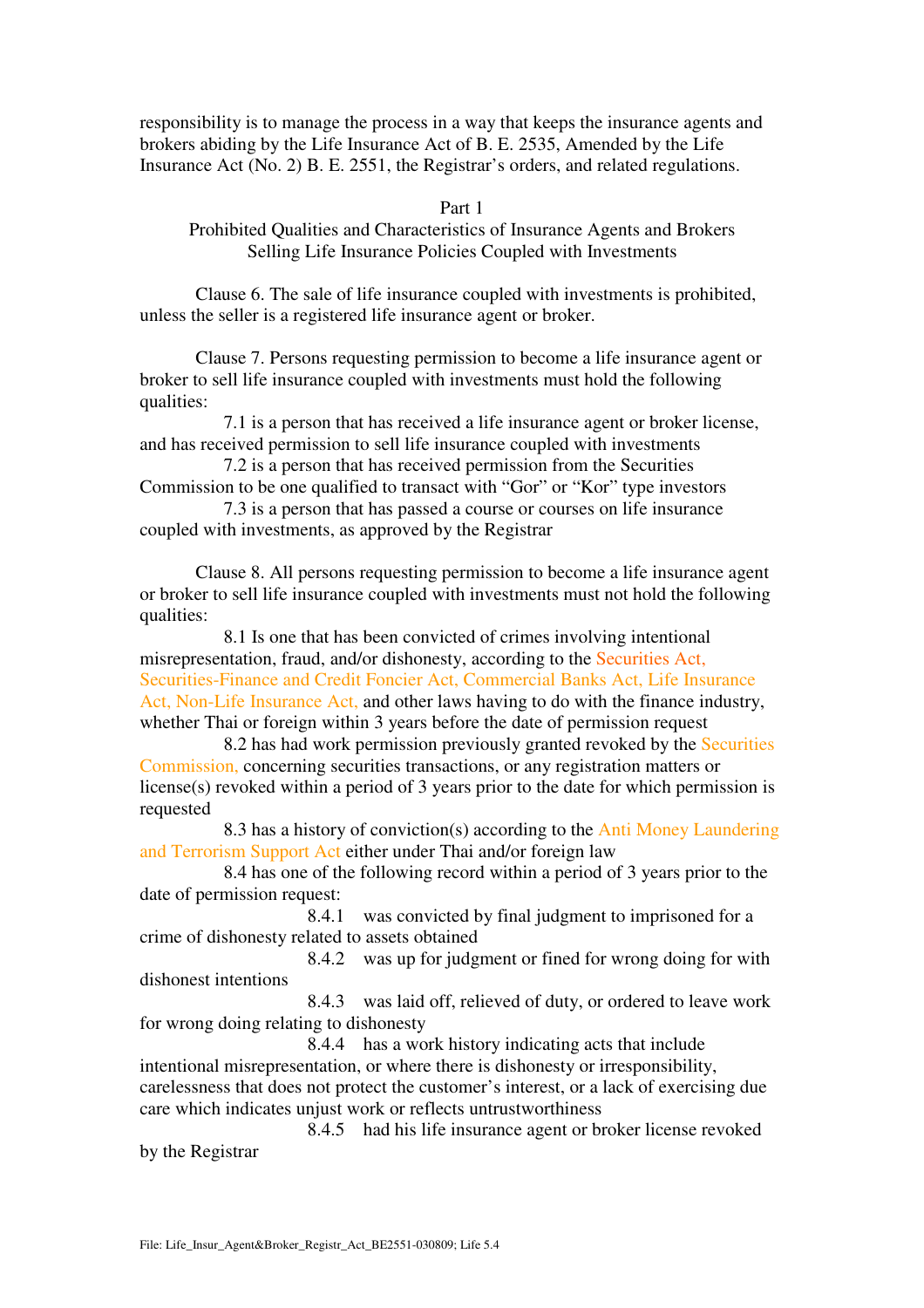## Part 2 Registration of Life Insurance Agent or Broker for the Sale of Life Insurance Policies Coupled with Investments

 Clause 9. Persons who wish to become a life insurance agent or broker, selling life insurance coupled with investments must submit their request to the Registrar, in the format prescribed in the annotation at the end of this notification.

 Registration according to this notification shall have its validity expire on the same day asthe expiry date for the life insurance agent or broker license

Where the license permitting a person to transact with "Gor" or "Kor" investors expires before the expiry date of the life insurance agent or broker license, such person whom is a registered life insurance agent or broker selling life insurance coupled with investments must produce the evidence indicating renewal of such license to the Registrar on a date before the expiry of such license. If such person fails to perform as such, such person shall no longer hold the status of a registered life insurance agent or broker selling life insurance coupled with investments according to this notification.

 A person registered as a life insurance agent or broker selling life insurance coupled with investments intending to renew such license, must submit their request for renewal at least two months before their license expires.

 If a person registered as a life insurance agent or broker selling life insurance coupled with investments allows his license as a life insurance agent or broker to expire, according to this notification, such person shall lose his status as a registered life insurance agent or broker selling life insurance coupled with investments.

> Part 3 Revocation of the Life Insurance or Broker License to Sell Life Insurance Coupled with Investments

 Clause 10. The Registrar wields the power to revoke the life insurance agent or broker selling life insurance coupled with investments license, where it appears to him that:

10.1 occurrences according to Article 81 of the Life Insurance Act B. E. 2535 as Amended by the Life Insurance Act (No. 2) B. E. 2551 have occurred.

10.2 violates the selling practices for life insurance or life insurance coupled with investments

10.3 is unqualified according to Article 7

 Where the Registrar revokes any license, the Registrar may issue an order stipulating a period and other conditions relating to the subsequent request for a life insurance agent or broker selling life insurance coupled with investments license as well.

Promulgated on this day, the  $30<sup>th</sup>$  of December B. E. 2551